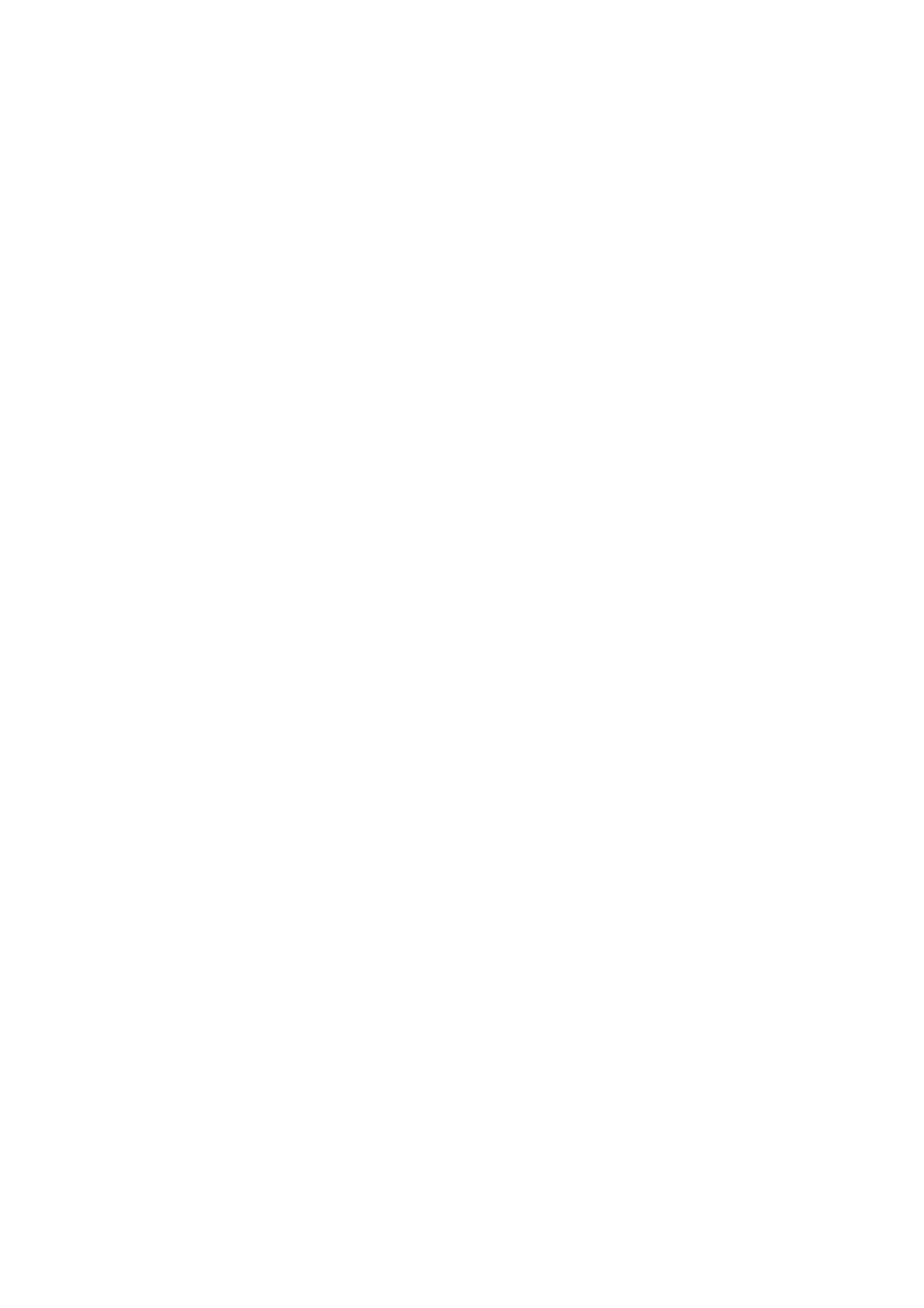# **A Concurrency Testing Tool and its Plug-ins for Dynamic Analysis and Runtime Healing**

Bohuslav Křena<sup>1</sup>, Zdeněk Letko<sup>1</sup>, Tomáš Vojnar<sup>1</sup>, Yarden Nir-Buchbinder<sup>2</sup>, Rachel Tzoref-Brill<sup>2</sup>, and Shmuel  $Ur^2$ 

<sup>1</sup> FIT, Brno University of Technology, Božetěchova 2, 61266, Brno, Czech Republic, e-mail: {iletko, krena, vojnar}@fit.vutbr.cz

2 IBM, Haifa Research Lab, Haifa University Campus, Haifa, 31905, Israel, e-mail: {yarden, rachelt, ur}@il.ibm.com

**Abstract.** This report presents a tool for concurrency testing (abbreviated as ConTest) and some of its extensions. The extensions (called *plug-ins* in this report) are implemented through the listener architecture of ConTest. Two plugins for runtime detection of common concurrent bugs are presented—the first (Eraser+) is able to detect data races while the second (AtomRace) is able to detect not only data races but also more general bugs caused by violation of atomicity presumptions. A third plug-in presented in this report is designed for hiding bugs that made it into the field so that when problems are detected they can be circumvented. Several experiments demonstrate the capabilities of these plug-ins.

# **1 Introduction**

Concurrent programming is very popular nowadays despite its complexity and the fact that it is error-prone. The crucial problem of testing and debugging of concurrent programs is the huge number of possible execution interleavings and the fact that they are selected nondeterministically at runtime. The interleaving depends among other factors on the underlying hardware, with the result that concurrent bugs hide until used in a specific user configuration. Applications of model checking in this area are limited by the state space explosion problem, which is quite severe when considering large applications and their huge interleaving space, while static analysis tools suffer from many false alarms, and are also complicated by the need to analyse non-sequential code.

In this report, we consider testing and runtime analysis (capable of catching bugs even when they do not directly appear in the witnessed run) supported by techniques that make concurrent bugs appear with a higher probability. In particular, in Section 2, we present ConcurrentTesting (abbreviated as ConTest), a tool for testing, debugging, and measuring coverage of concurrent Java programs, on top of which specialised plugins with various functionalities can be built. In Section 3, we show two ConTest plug-ins for runtime detection of common concurrent bugs (data races and atomicity violations). In Section 4, we show a plug-in for healing bugs that escaped to the field. To evaluate these plug-ins, we performed several experiments in Sections 3 and 4.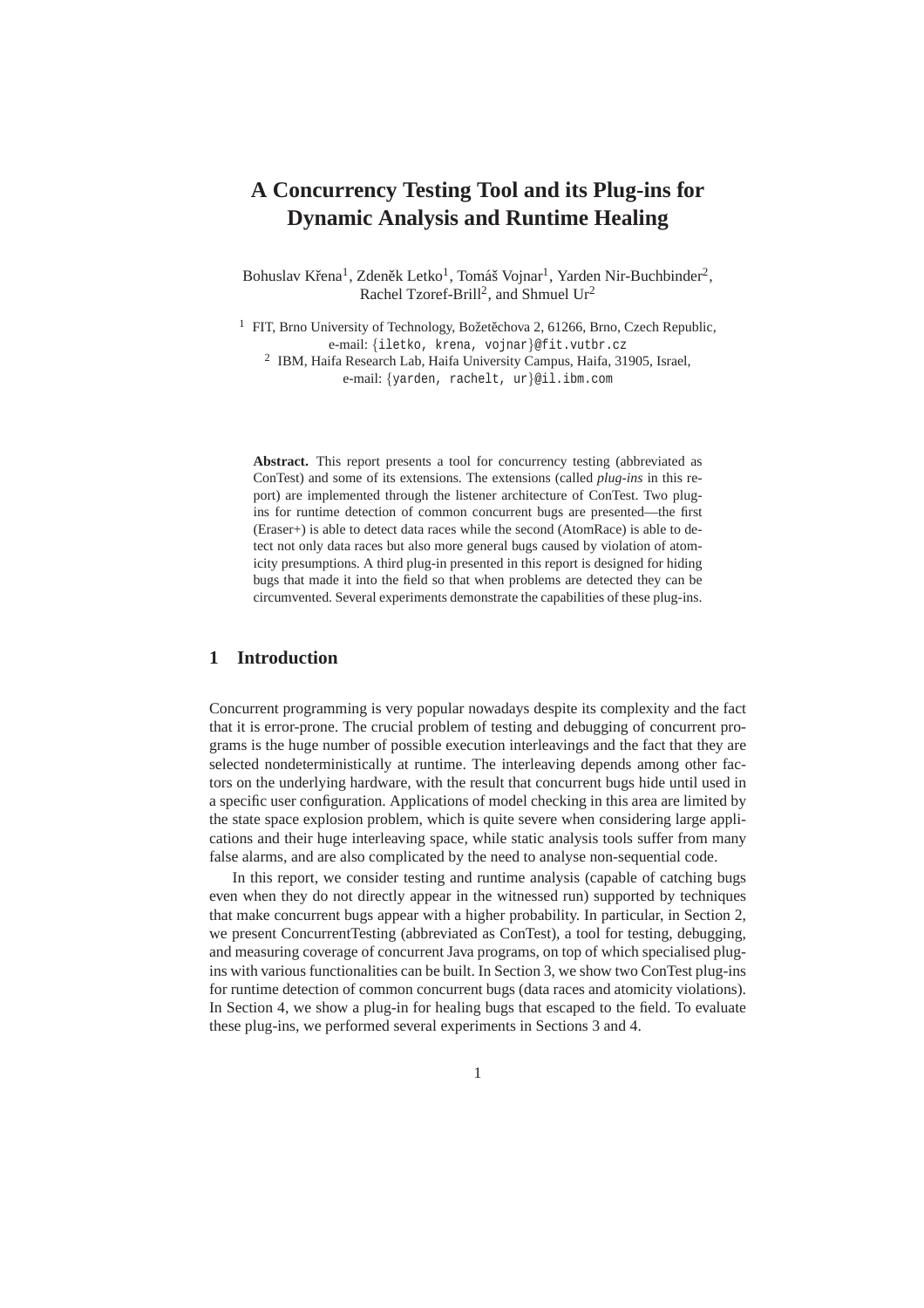## **2 ConTest: A Tool and Infrastructure for Concurrency Testing**

ConTest [3] is an advanced tool for testing, debugging, and measuring coverage of concurrent Java programs. Its main goal is to expose concurrency-related bugs in parallel and distributed programs, using random noise injection. ConTest instruments the bytecode—either off-line or at runtime during class load—and injects calls to ConTest runtime functions at selected places. These functions sometimes try to cause a thread switch or a delay (generally referred to as *noise*). The selected places are those whose relative order among the threads can impact the result; such as entrances and exits from synchronised blocks, accesses to shared variables, and calls to various synchronisation primitives. Context switches and delays are attempted by calling methods such as yield() or sleep(). The decisions are random so that different interleavings are attempted at each run, which increases the probability that a concurrency bug will manifest. Heuristics are used to try to reveal typical bugs. No false alarms are reported because all interleavings that occur with ConTest are legal as far as the JVM rules are concerned. ConTest itself does not know that an error occurred. This is left to the user or the test framework to discern, exactly as they do without ConTest.

ConTest is implemented as a listener architecture [9], which enables writing other tools easily using the ConTest infrastructure. These tools are referred as *ConTest plugins*. Among the tools that can be written as ConTest plug-ins are those for concurrency testing, analysis, verification, and healing. The ConTest listener architecture provides an API for performing actions when some types of events happen in the program under test. The events that can be listened to include all events that ConTest instruments as described above. Each plug-in that extends ConTest defines to which event types it listens. ConTest can run any number of different plug-ins in a single execution.

A plug-in registers to ConTest through an XML mechanism. ConTest takes care of the instrumentation and of the invocation of the plug-in code for a specific event when this event occurs at runtime. ConTest also provides various utilities that can be useful when writing plug-ins. ConTest supports partial instrumentation, i.e., it can be instructed to include (or exclude) specific program locations in the instrumentation. This can be useful, for example, when concentrating on specific bug patterns. The Noise class provides noise injection utilities, such as the makeNoise() method that performs noise according to ConTest preferences, and more specific methods that perform noise of certain types and strengths. The noise injection utility is useful not only as it spares the developer the need to implement noise injection, but also because it takes care of risks that may arise when using more complicated types of noise. For example, if the noise is implemented by sleep() or wait(), these calls can take interrupts invoked by the target program, and this may interfere with the semantics of the program. The ConTest API takes care of this scenario. ConTest's own noise injection can be disabled if it is not required or interferes with the plug-in function. Additional utilities include methods for retrieving lock information, efficient random number generation, utilities for safe retrieval of target program threads and objects names and values in the code of plug-ins, and a hash map suitable for storing target program objects.

Eclipse is the most popular IDE for Java. Eclipse itself has an open architecture so that tools can be implemented as plug-ins and plug-ins can extend other plug-ins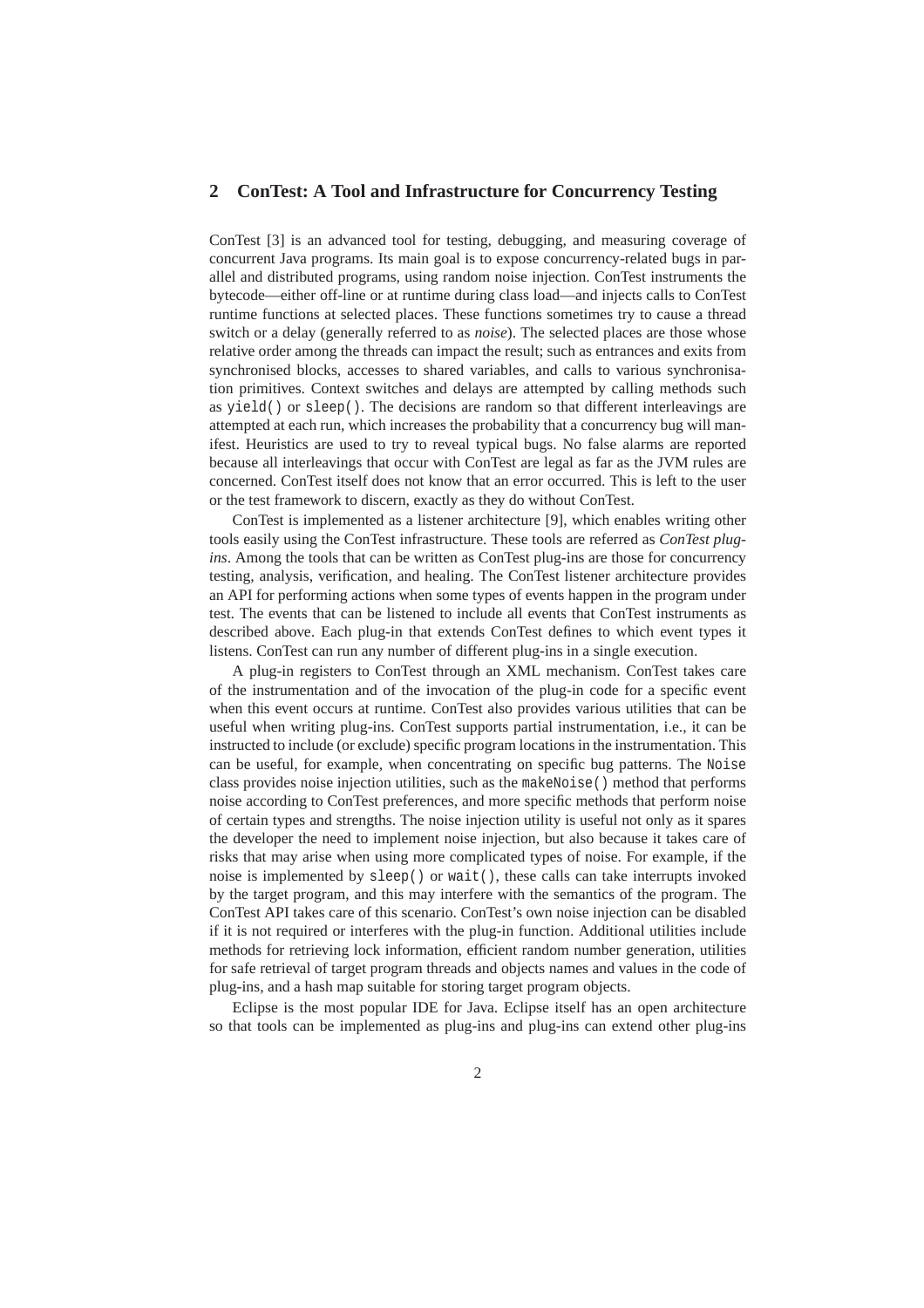through extension points. ConTest is available both as a stand-alone tool and as an Eclipse plug-in. ConTest plug-ins can be implemented for both modes.

# **3 Plug-ins for Detecting Data Races and Atomicity Violations**

This section describes two plug-ins we implemented as ConTest extensions for detecting common concurrency problems at runtime.

#### **3.1 Eraser+ Plug-in for Data Race Detection**

Our first plug-in uses a slightly enhanced version for the Java context of the well-known Eraser algorithm [10] for data race detection (denoted Eraser+). The plug-in registers to events *beforeAccess(v, loc)* and *afterAccess(v, loc)* generated by accesses to class fields *v* at program locations *loc* as well as to events *monitorExit(l)* and *monitorEnter(l)* generated by acquire/release operations on standard Java lock *l*. The detection of races is based on the consideration that every shared variable (detected by ConTest) should be protected by a lock. Since Eraser has no way to know which lock protects which variable, it deduces the protection relation during execution. For each shared variable *v*, Eraser identifies the set  $C(v)$  of candidate locks. This set contains those locks that have protected *v* during the computation so far. Initially,  $C(v)$  contains all locks. At each *beforeAccess(v, loc)* caused by a thread  $t$ ,  $C(v)$  is pruned by an intersection with the set of locks held by *t*. The set of locks currently held by a thread *t* is managed within the *monitorEnter(l)* and *monitorExit(l)* events. If  $C(v)$  becomes empty, a race condition over *v* is reported.

To reduce false alarms and optimise the Eraser algorithm for Java, Eraser+ uses several improvements to the original algorithm described above. Firstly, we enhanced the original algorithm with the so-called *ownership model* [13, 12] which delays building of the set  $C(v)$  of candidate locks to reflect the typical initialisation pattern used in Java programs where a variable is initialised by a different thread than the one which later uses the variable. We also added a support for the *join synchronisation*. Those enhancements were described in [5]. However, despite the implemented enhancements, Eraser+ can still produce false alarms, especially when synchronisation mechanisms other than Java basic locks or the join synchronisation are used.

#### **3.2 AtomRace Plug-in for Data Race and Atomicity Violation Detection**

Our second plug-in uses the AtomRace algorithm [6], invented with consideration of the needs of self-healing of programs (low overhead, no false alarms). AtomRace can detect not only data races but also atomicity violations. In fact, data races are viewed by AtomRace as a special case of atomicity violations. AtomRace does not track the use of any concrete synchronisation mechanisms; instead, it concentrates solely on the consequences of their absence or incorrect use. Thus, AtomRace can deal with programs that use any kind of synchronisation (even non-standard). AtomRace may miss data races or atomicity violations. On the other hand, it does not produce any false alarms.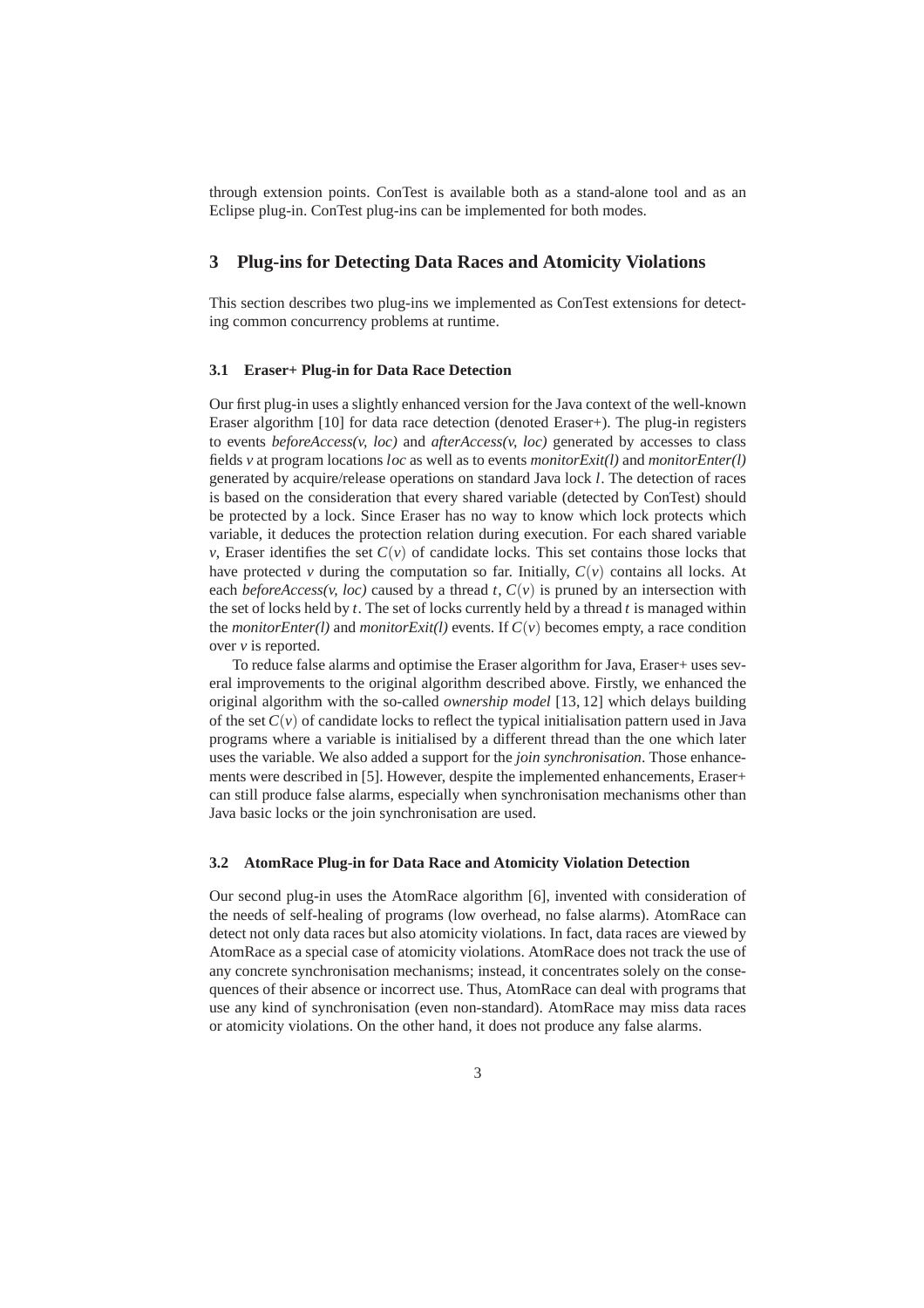The plug-in registers to events generated by accesses to class fields (i.e., *beforeAc-* $\text{cess}(v, loc)$  and *afterAccess(v, loc)*) and by encountering method exit points (denoted *methodExit(loc)*). AtomRace detects data races by making each access to a shared variable *v* at a location *loc* a *primitive atomic section* delimited by *beforeAccess(v,loc)* and *afterAccess(v,loc)*. If an execution of such a primitive atomic section is interleaved by executing any other atomic section over *v*, and at least one of the accesses is for writing, a data race is reported. Of course, such primitive atomic sections are very short and the probability of spotting a race on them is very low. Therefore, we make the execution of these atomic sections longer by inserting some noise. In addition, AtomRace can deal with more general *atomic sections* when appropriate. For a shared variable *v*, it views an atomic section as a code fragment which is delimited by a single entry point and possibly several end points in the control flow graph. When a thread *t* starts executing the atomic section at some *beforeAccess(v,loc)*, no other thread should access *v* in a disallowed mode (read or write) before *t* reaches an end point of the atomic section at some *afterAccess(v,loc')* or *methodExit(v,loc')*. This way, AtomRace is able to detect atomicity violations. AtomRace can also detect *non-serialisable accesses* in the sense of [7] if atomic sections are defined over two subsequent accesses to the same variable.

When AtomRace deals with general atomic sections, it must be provided with their definition in advance, whether defined manually by the user or obtained automatically via static and/or dynamic analyses. We implemented a *pattern-based* static analysis that looks for typical programming constructions that programmers usually expect to be executed atomically. Occurrences of such patterns are detected in two steps. First, the PMD tool is used [2] to identify the lines of code where some critical patterns of using certain variables appear from the abstract syntax tree of the Java code under test. Then, FindBugs [1] analyses the ConTest-instrumented bytecode, and the occurrences of critical patterns detected by PMD are mapped to the variable and program location identifiers used by ConTest. Moreover, a dataflow framework implemented in FindBugs finds all possible execution paths in the control flow graph, starting from a concrete location denoting the start of an atomic section, and hence finds all possible exits of the section (including those related to exceptions). Further, another static analysis was implemented to support detection of non-serialisable accesses introduced in [7]. FindBugs obtains the initial set of *access interleaving (AI) invariants*. AtomRace then removes non-relevant AI invariants from the set during testing (we assume that invariants broken when a test passes successfully are not relevant).

As noted above, the atomic sections monitored by AtomRace may be too short to identify a conflict. However, we can profit from the ConTest noise injection mechanism to increase the length of their execution and hence to increase the probability of spotting a bug—to the extent that the detection becomes really useful according to our experiments. We implemented three injection schemes: First, the noise may be injected into the atomic sections randomly, when no a-priori knowledge on what to concentrate is available. Second, if we have already identified suspicious code sections or suspicious variables via previous analysis (e.g., using Eraser+ or static analysis), we may inject noise into the appropriate code sections or into sections related to the suspicious variables only. This way we significantly reduce the overhead and we may confirm that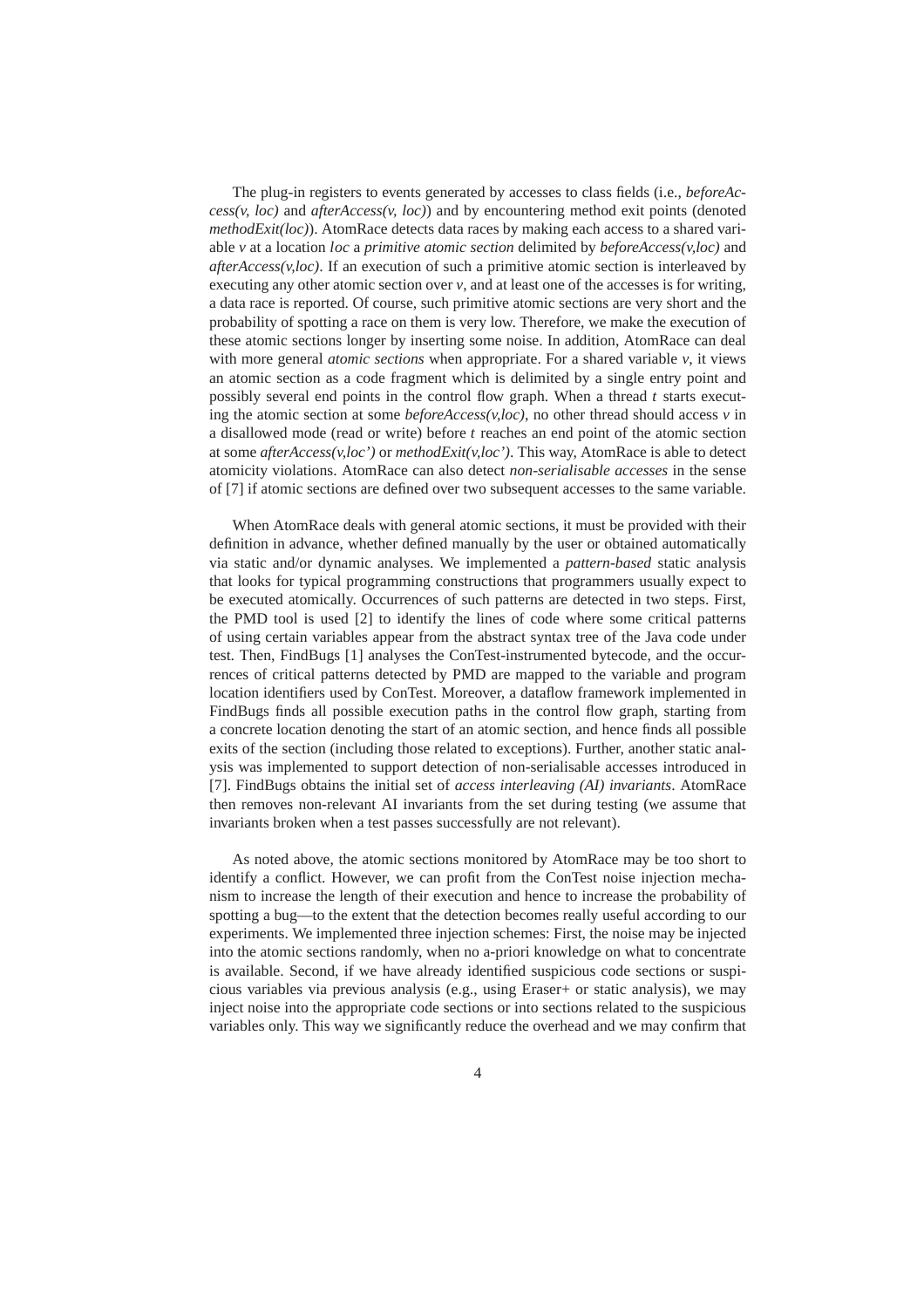```
public static void Service(int id, int sum) {
  accounts[id].Balance += sum; // thread safe
  BankTotal += sum; \frac{1}{2} // data race
}
```
**Fig. 1.** A problematic method in a bank account simulating program.

a suspicion raised by an algorithm such as Eraser+ is not a false alarm. The heuristics can also be used for replaying an already detected data race scenario.

#### **3.3 Experiments**

We evaluated the Eraser+ and AtomRace plug-ins<sup>3</sup> in four case studies, with the results listed in Table 1. Below, we first describe the case studies and explain the races that we identified in them. Then, we get back to some experimental evidence of how our algorithms found the problems. Finally, we discuss the influence of noise injection in more detail.

**Case Studies.** The first case study (*Bank*) simulates a simple program that maintains bank accounts while accessing the total bank balance by several threads without proper synchronisation. A bug is related to the global balance variable BankTotal, and the problematic method is depicted in Figure 1. The Balance variable is unique for each account thread, and hence, there is no race possible if a correct thread id is used as a parameter of the method. The BankTotal variable is shared among all threads, and there is a *load-and-store* bug pattern [5] on it (as the += operation is broken to a sequence of three operations on the bytecode level, two threads may read the same value from BankTotal, modify it locally, and store the resulting value back to BankTotal while overwriting each other's result). The data race causes that the final balance may get wrong. The problematic method is called many times during the execution of the test case.

*Web crawler* is a part of an older version of a major IBM production software. The crawler creates a set of threads waiting for a connection. If a connection simulated by a testing environment is established, a worker thread serves it. The problematic method is shown in Figure 2. This method is called when the crawler is being shut down. If some worker thread is just serving a connection (connection != null), it is only notified not to serve any further connection. This notification is done within the finish() method depicted in Figure 2 by a thread performing the shutdown process. A problem occurs if the connection variable is set to null by a worker thread (a connection was served) between the check for null and an invocation of the setStopFlag() method. This case corresponds to the *test-and-use* bug pattern [5], and such a situation causes an unhandled NullPointerException. Contrary to the previous race example, this race shows up only very rarely.

*FTP server* is a development version of an open-source software, produced by Apache, mentioned in [4]. It contains several types of data races. The server works

 $^3$  Available at http://www.fit.vutbr.cz/research/groups/verifit/tools/racedetect/.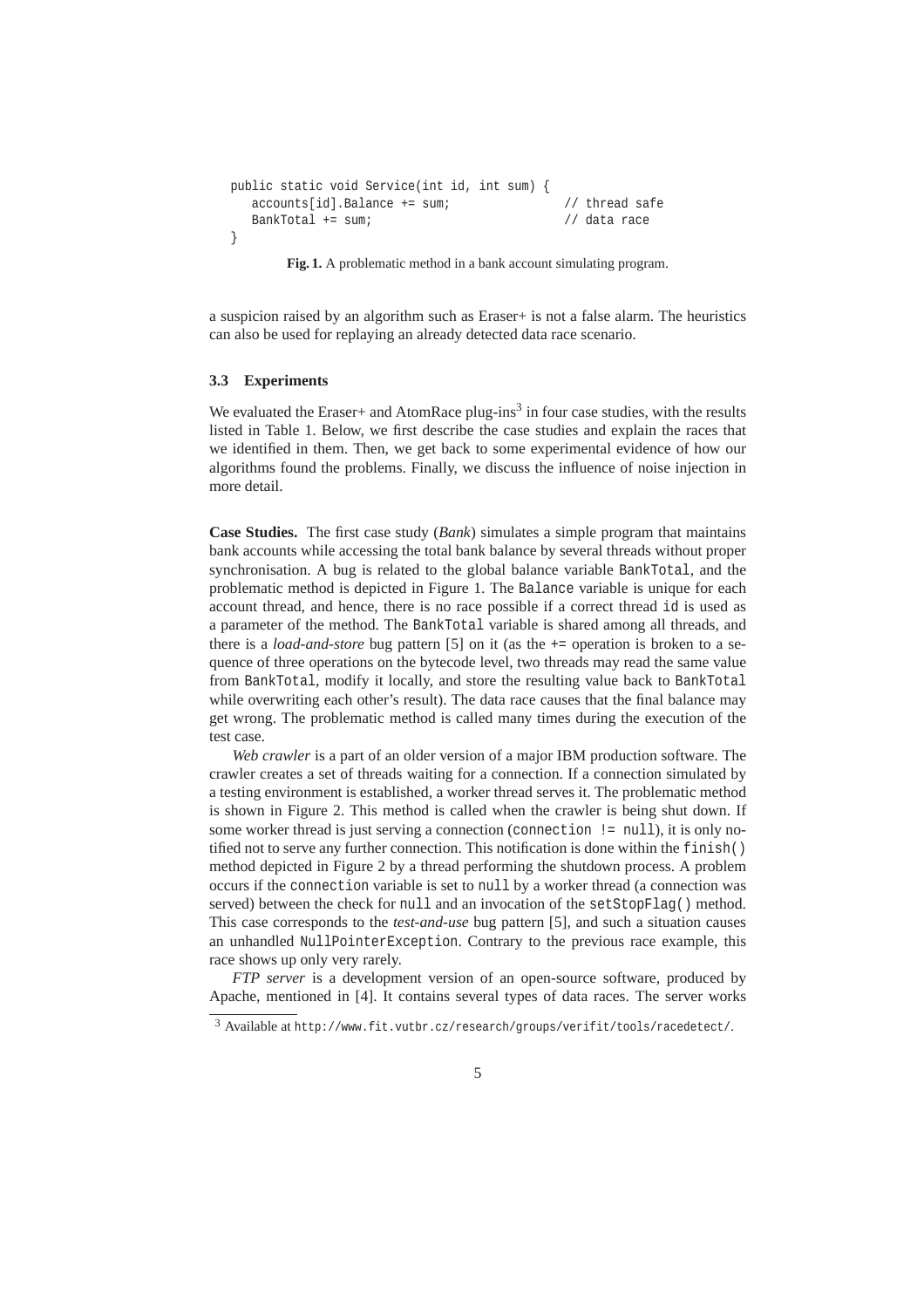```
public void finish() {
   if (connection != null) connection.setStopFlag(); // data race
    if (workerThread != null) workerThread.interrupt();
}
```
**Fig. 2.** A problematic method in the IBM web crawler program.

as follows. When a new client connects to the server, a new thread for serving the connection is constructed and enters the serving loop in the run method which is depicted in Figure 3. The close method, also depicted in Figure 3, can be run by another thread concurrently with the run method. When the close method is executed during processing of the do-while loop in the run method, the m\_request, m\_writer, m\_reader, and m controlSocket variables are set to null but remain still accessible from the run loop. This situation leads to an unhandled NullPointerException within the loop. The problem does not correspond to any of the patterns examined in [5]. In the test case, there are then present several further occurrences of the load-and-store bug pattern. However, none of them were considered as harmful because they influence only values of internal statistics.

*TIDorbJ* developed by Telefónica I+D is a CORBA 2.6 compliant ORB (Object Request Broker) which is published as open source software at the MORFEO Community Middleware Platform [11]. We, in particular, used the basic *echo concurrent* test shipped with *TIDOrbJ*. The test starts a server process for handling incoming requests and a client process which constructs several client threads, each sending several requests to the server. The server constructs several threads which serve the requests. If there are not enough server threads available, the client threads produce a timeout exception and retry later. Using this test, we identified some harmless data races in *TIDorbJ* as well as some races that led to a code modification upon our reporting them to Telefónica. The most harmful and interesting races are described in the following paragraphs.

The first data race that we identified in *TIDOrbJ* is depicted in Figure 4. In this case, the problematic variable forwardReference can be set to null by one thread in the catch branch while another thread is about to invoke a method on forwardReference. Such a situation causes an unhandled NullPointerException. This race is again very rarely manifested because it is yield by an exception produced within the try–catch block.

Another data race in *TIDOrbJ* has been identified in the IIOPProfile class on the variable m\_listen\_point. The variable is first tested for null and then set to a new value within a method defined as synchronized. However, since the test for null is out of the synchronized method (and not repeated inside the method), a slight variation of the test-and-use bug pattern from [5] occurs here.

Other data races in *TIDOrbJ* were classified as not harmful because they do not lead to an exception. An example of one of these data races can be an instance of the load-and-store bug pattern from the IIOPCommLayer class. The data race is on the recover count variable which is decreased by one each time a catch block in the sendRequest method is executed due to an exception produced during sending a data element. When the recover count variable reaches zero, the algorithm is not trying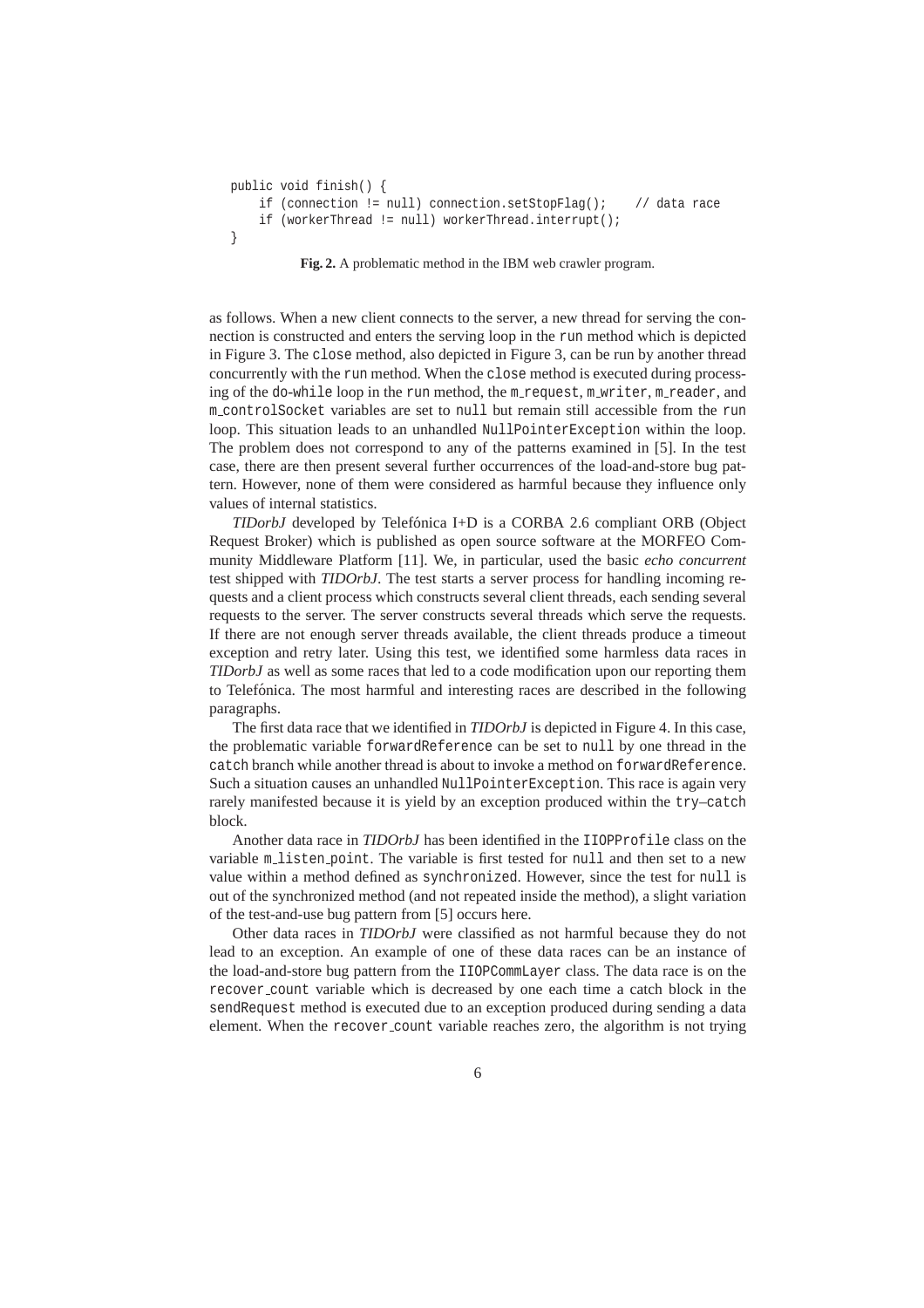```
public void run() {
  ...
  // initialise m_request, m_writer, m_reader, and m_controlSocket
  ...
  do {
    String commandLine = m_reader.readLine();
    if (commandLine == null)
      break;
    ...
    m_request.parse(commandLine);
    if (!hasPermission()) {
      m_writer.send(530, "permission", null);
      continue;
    }
    service(m_request, m_writer);
  } while (!m_isConnectionClosed);
}
public void close(){
  synchronized(this){
    if (m_isConnectionClosed)
     return;
    m_isConnectionClosed = true;
  }
  ...
  m_request = null; m_controlSocket = null; // still accessible from
  m<sub>reader</sub> = null; m<sub>writer</sub> = null; // the run() method above
}
```
**Fig. 3.** Problematic methods in the Apache FTP server.

to recover by resending the data. The data race can cause the recovery process to be executed more times than required by the value of the recover\_count variable (hence the system does not fail, yet its performance may be lowered unnecessarily).

**Results of Experiments.** Let us now get back to Table 1 summarising results of multiple testing runs that we performed with both Eraser+ and AtomRace (five runs with approximately ten different noise settings for each case) on the described case studies. We see that Eraser+ produces false alarms while AtomRace does not. On the other hand, Eraser+ was able to detect data races even when the problem did not occur in a given execution. Interestingly, in repeated test runs, AtomRace managed to identify all bugs found by Eraser+, and more. The table also gives the time needed for one testing run of the applications without ConTest, with ConTest but without the plug-ins, and then the times with the Eraser+ and AtomRace plug-ins.

Our experiences with the detection abilities of the algorithms are as follows. Both algorithms were able to detect the problem in the simple *Bank* example. Eraser+ detects the violation in all executions, AtomRace in all executions where the problem occurs.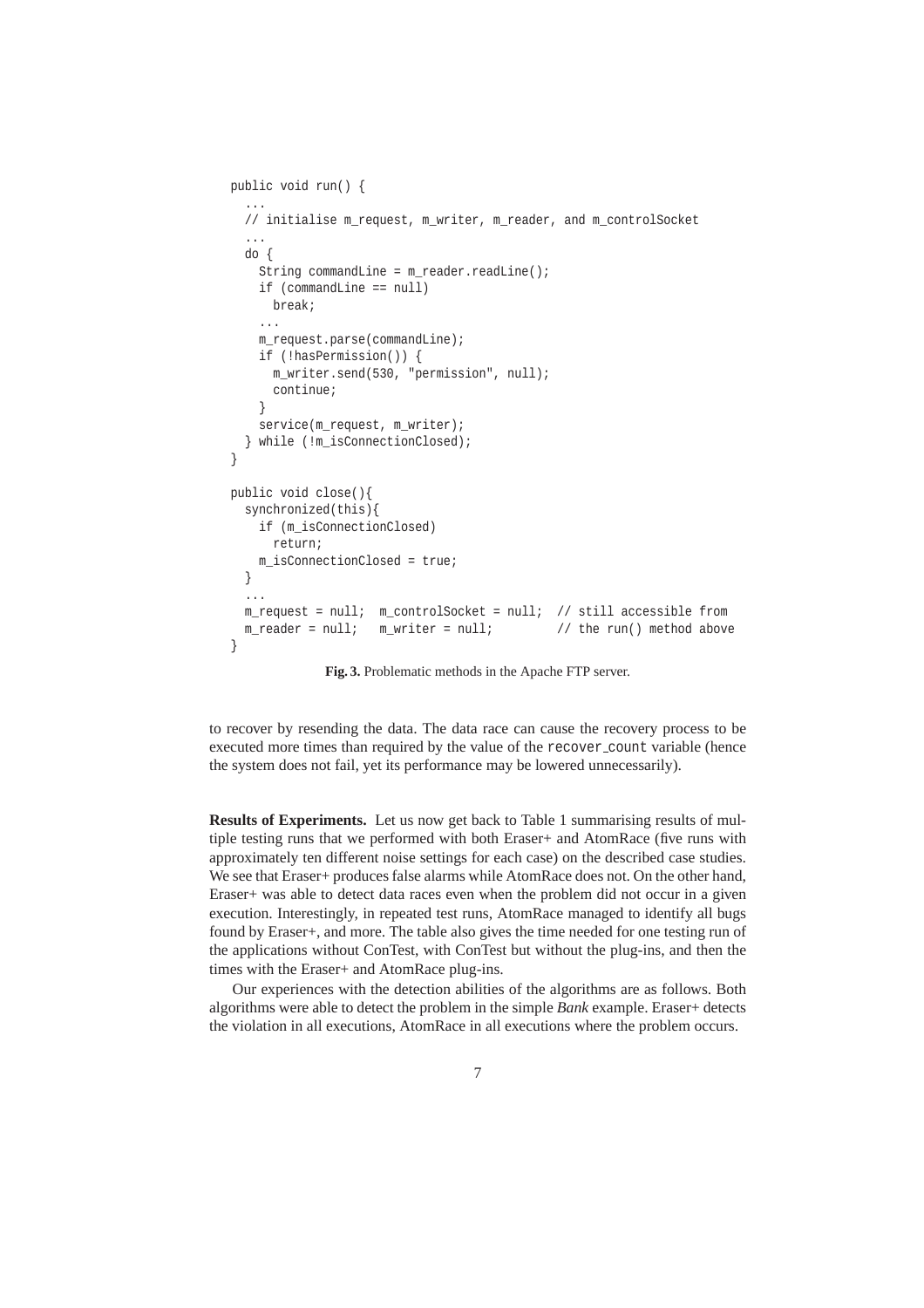```
class IIOPCommunicationDelegate extends CommunicationDelegate{
   ...
  public void invoke(RequestImpl request) {
     try {
         if ( this.forwardReference == null ) {
            ...
         } else {
            this.forwardReference.invoke(request);
         }
      } catch (org.omg.CORBA.COMM_FAILURE cf) {
         this.forwardReference = null;
         throw cf;
      }
   }
}
```
**Fig. 4.** Another data race in TIDorb Java.

|             |     |     | Time                                                                                                          | Time   | Data II | Eraser+ |    |                                       | AtomRace |    |  |                                                         |       |
|-------------|-----|-----|---------------------------------------------------------------------------------------------------------------|--------|---------|---------|----|---------------------------------------|----------|----|--|---------------------------------------------------------|-------|
| Example     |     |     | Classes  kLOC  appl. only  ConTest  Races  Warnings  True    False    Time   Warnings   True    False    Time |        |         |         |    |                                       |          |    |  |                                                         |       |
|             |     |     | (sec.)                                                                                                        | (sec.) |         |         |    | $\text{Races}$ Alarms $\text{(sec.)}$ |          |    |  | $\lvert$ Races $\lvert$ Alarms $\lvert$ (sec.) $\lvert$ |       |
| Bank        |     | 0.1 | 1.005                                                                                                         | 1.007  |         |         |    |                                       | 1.009    |    |  |                                                         | 1.008 |
| Web crawler | 19  | 1.2 | 3.01                                                                                                          | 3.02   |         |         |    |                                       | 3.04     |    |  |                                                         | 3.03  |
| FTP server  | 120 | 12  | 11.04                                                                                                         | 11.42  | 15      | 12      | 12 |                                       | 13.58    | 15 |  |                                                         | 12.67 |
| TIDOrbJ     | 120 | 84  | 3.51                                                                                                          | 5.28   |         |         |    |                                       | 10.80    |    |  |                                                         | 9.29  |

**Table 1.** Data races detected by Eraser+ and AtomRace plug-ins

In the Web crawler test case, Eraser+ detects a problem over the problematic variable but far before the problematic part of the code. This was caused by the fact that accesses to the problematic variable were synchronised by the *wait-notify* mechanism which is unsupported by Eraser+. Therefore, the warning is considered as a false alarm. AtomRace again detects violations in all executions where the problem occurs.

In the more complicated *FTP server* test case, Eraser+ missed three data races. Among the missed data races was, for example, the race on the m\_isConnectionClosed variable shown in Figure 3. The data races were missed because of the Eraser+ ownertransfer enhancement [5, 13, 12]. This enhancement causes that Eraser+ produces less false alarms but under some circumstances described in [5, 12], it can miss the first occurrence of a problem. When we turned off this feature, Eraser+ found all three missing data races and produced five another false alarms. AtomRace again works perfectly.

Finally, in the *TIDOrbJ* test case, the Eraser+ algorithm produces 15 warnings. Out of them, 5 were classified as true races, 8 were classified as false alarms, and 2 are not yet known to be real or false alarms. AtomRace announced just the 5 real data races.

**Noise Injection.** Both detection algorithms search for data races along the given execution path. The introduction of noise into the execution can enforce different and still legal thread interleavings and so different execution paths. This way, ConTest noise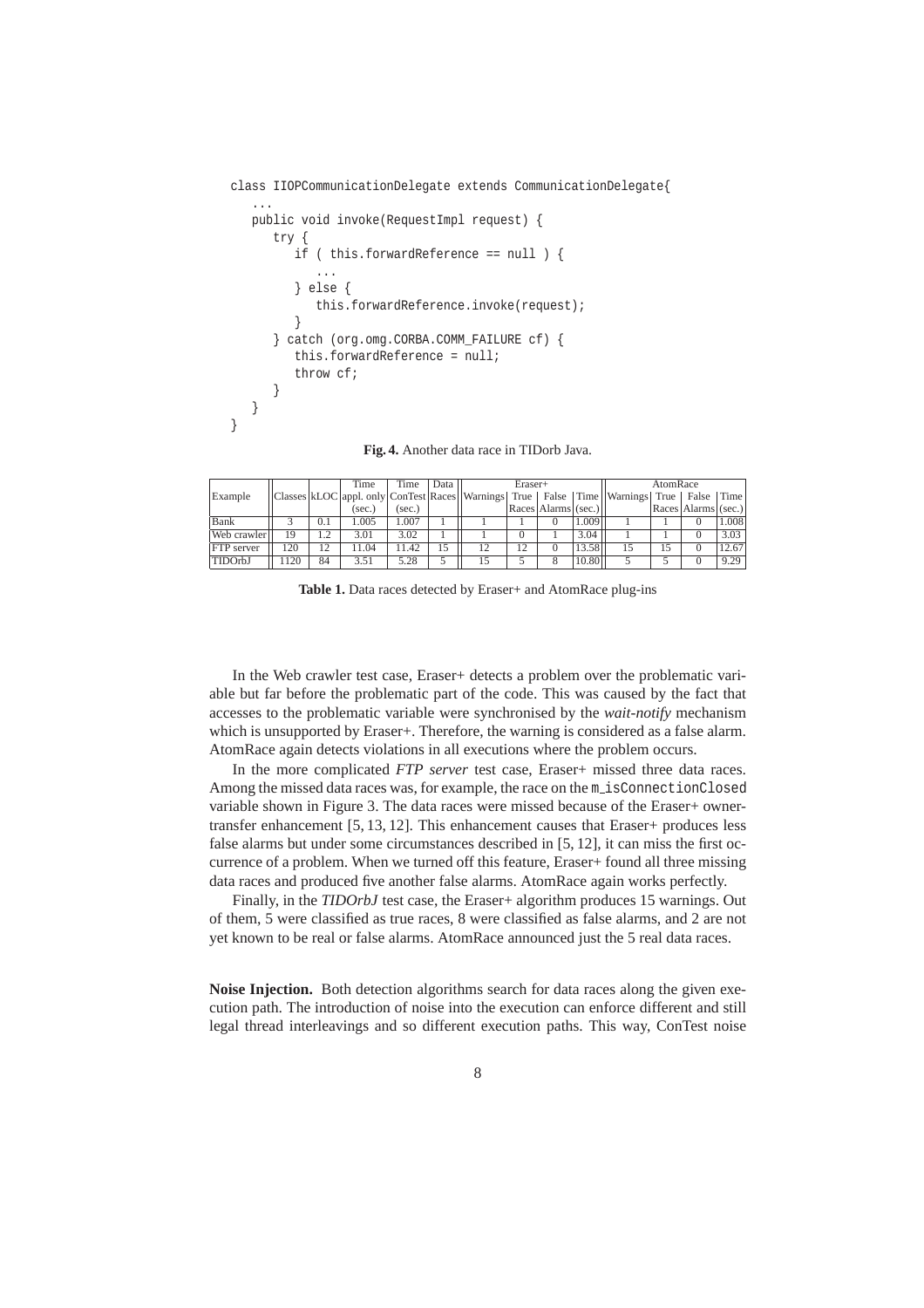injection heuristics can increase detection efficiency during multiple executions of the same test. This works for both algorithms as can be seen from Table 2. The table shows average numbers of true data races reported during one execution of a test case (out of 100 executions). Columns *CT 100* (*CT 200*) show results for test cases when the Con-Test noise injection was activated, and noise was inserted into particular locations of the bytecode with probability of 0.1 (0.2), respectively. Columns *ARV 100* (*ARV 200*) show results for the AtomRace variable based noise injection where noise was inserted into particular (primitive) atomic section with probability of 0.1 (0.2), respectively. As can be seen, the efficiency of Eraser+ which detects even data races which do not manifest during the execution increases only a little. In the case of AtomRace, the efficiency increases to values obtained by Eraser+ and beyond—still without any false alarms.

|                   | Data <sup>1</sup> |      | Eraser+ |      | AtomRace |      |      |                                                                     |      |  |
|-------------------|-------------------|------|---------|------|----------|------|------|---------------------------------------------------------------------|------|--|
|                   |                   |      |         |      |          |      |      | races no noise CT 100 CT 200 no noise CT 100 CT 200 ARV 100 ARV 200 |      |  |
| Bank              |                   |      |         |      | 0.39     | 0.99 |      |                                                                     |      |  |
| Web Crawler       |                   |      |         |      |          | 0.01 | 0.03 | 0.04                                                                | 0.04 |  |
| <b>FTP</b> server | 15                | 5.70 | 5.88    | 6.05 | 3.40     | 5.79 | 5.27 | 5.94                                                                | 6.00 |  |
| TIDOrbJ           |                   | 1.80 | 1.96    | 2.23 | 0.37     | 2.38 | 2.39 | 3.63                                                                | 3.82 |  |

**Table 2.** Noise injection influence on the detection algorithms.

**A Brief Summary.** To sum up, the Eraser + algorithm is able to detect data races even in many executions where the problem does not occur because, in fact, it does not detect data races but violations in a locking policy. On the other hand, it produces false alarms, and it is problematic to suppress these warnings without avoiding false negatives.

On the other hand, AtomRace does not suffer from false alarms but only very rarely reports data races which do not occur during the execution (e.g., when the thread is interleaved between  $beforeAccess(v)$  and the immediate access to *v*). Hence, to give useful results, AtomRace needs to see more different interleavings than Eraser+. However, as our experiments indicate, this can be achieved via using suitable heuristics. In the end, judging from our experiments, AtomRace seems to be able to in practice detect all bugs detected by Eraser+, and sometimes even more. Moreover, AtomRace is able to detect atomicity violations which could not be detected by Eraser+.

# **4 Plug-in for Bug Healing at Runtime**

When data races or atomicity violations are detected during software development, they can be corrected manually by a programmer. Some bugs, however, may (and often really do) remain in an application even when it is deployed. This motivates another ConTest plug-in that we developed and that is able to heal such bugs automatically at runtime [5]. The plug-in cannot remove bugs from the code but it can prevent their manifestation.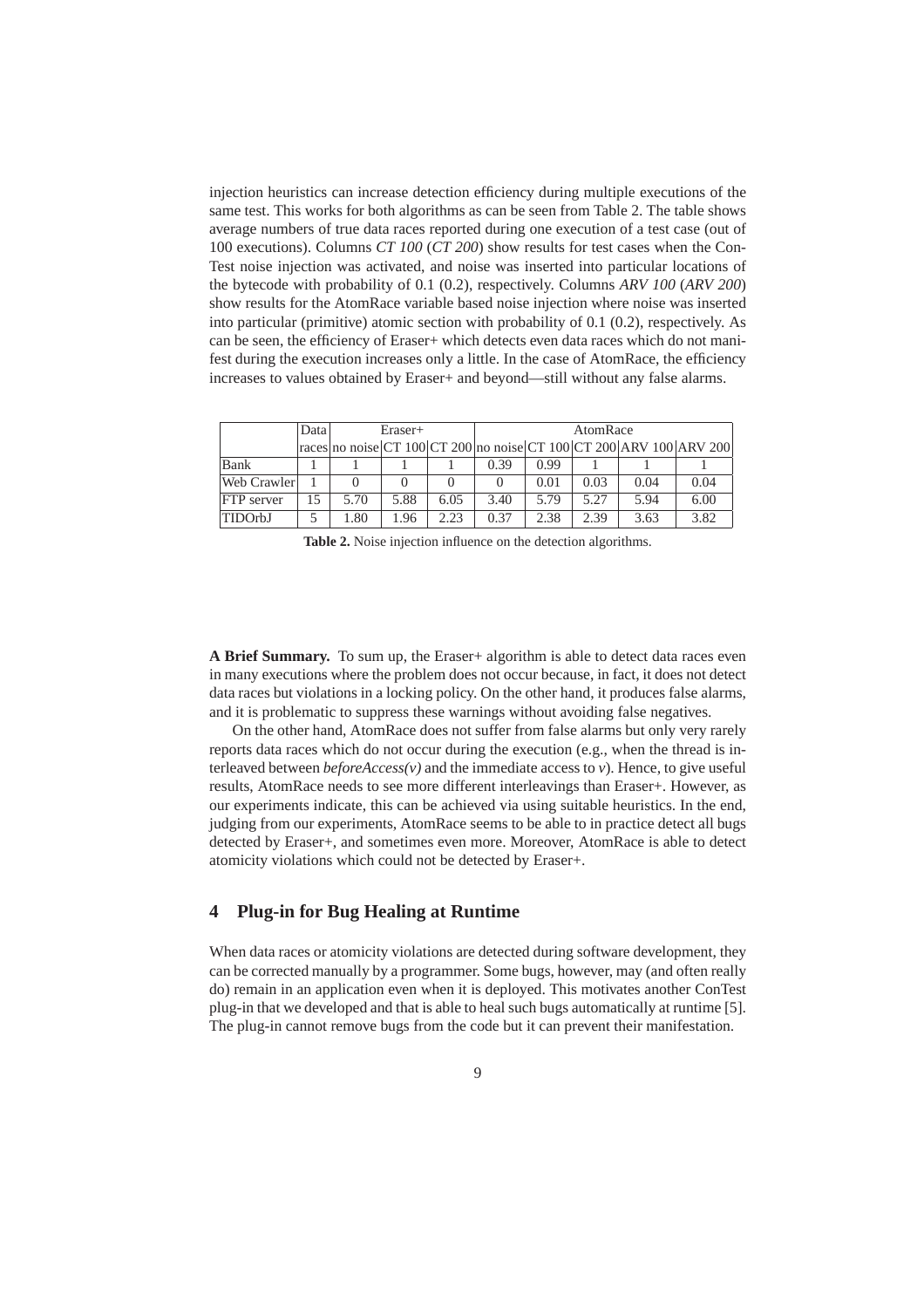Note that the healing techniques discussed in this section focus on healing bugs that may be classified as occurrences of the *test-and-use* and *load-and-store* bug patterns described as typical patterns of errors in atomicity in [5]. Other bugs than those corresponding to instances of these patterns cannot be healed automatically by our plug-in. An example of such a bug is, e.g., the problem detected in the *FTP server* test case depicted in Figure 3. Fixing (or healing) such problems is not trivial, and to make it acceptable, a significant amount of information on the designer's intent may be needed as was discussed, e.g., in [4].

Our first method of self-healing is based on *affecting the scheduler*. The scheduler is affected during execution of the *beforeAccess(v, loc)* listener for a problematic variable *v*, where *loc* is the beginning of an atomic section defined over *v*. The scheduling may, for example, be affected by injecting a yield() call that causes the running thread to loose its time slice; but the next time it runs, it has an entire time slice to run through the critical code. Another similar approach is to increase the priority of the critical thread. Such healing approaches, of course, do not guarantee that a bug is always healed, but at least they significantly decrease the probability of a manifestation of the bug. It is also evident that this healing technique cannot be used when the atomic section is long. On the other hand, such a healing is safe (i.e., it cannot introduce a new bug) as it does not change the semantics of the application.

Our second self-healing method injects *additional healing locks* to the application. A healing lock for a variable *v* is acquired at *beforeAccess(v, loc)* whenever *loc* is a starting point of any atomic section related to *v* and then released at *afterAccess(v, loc)* or *methodExit(v, loc)* at *loc* corresponding to the end point of the entered atomic section. This approach guarantees that the detected problem cannot manifest anymore. However, introducing a new lock can lead to a deadlock, which can be even more dangerous for the application than the original problem. Moreover, frequent locking can cause a significant performance drop in some cases. However, one can consider either using some light-weight static analysis showing that adding locks is safe (as there is obviously no danger of nested locking, which is often the case) and/or consider combining the healing with a deadlock avoidance method as suggested in [8].

Both of the above described methods heal atomicity violations and data races after their first occurrence. However, one can go a step further and heal even violations which are just about to happen for the first time. This can be achieved by tracking executions of atomic sections and blocking all threads which are about to access the problematic variable *v* when some thread is already executing an atomic section related to *v*.

#### **4.1 Experiments**

We evaluated the healing plug-in on the same case studies as the detection plug-ins. The healing efficiency was tested using assertions (oracles) introduced into the original code of the test cases. These assertions allow one to detect whether the known bug manifested, e.g., if a NullPointerException was thrown within the problematic block of code. Manifestation of the bugs depends on timing and the used hardware architecture. Therefore, all tests have been done on several architectures which vary in the number of available processor cores: one core Intel Pentium 4 2,8 GHz, two cores Intel Core 2 Duo E8400, four cores 2xAMD Opteron 2220, and eight cores 2xIntel Xeon 5355. Our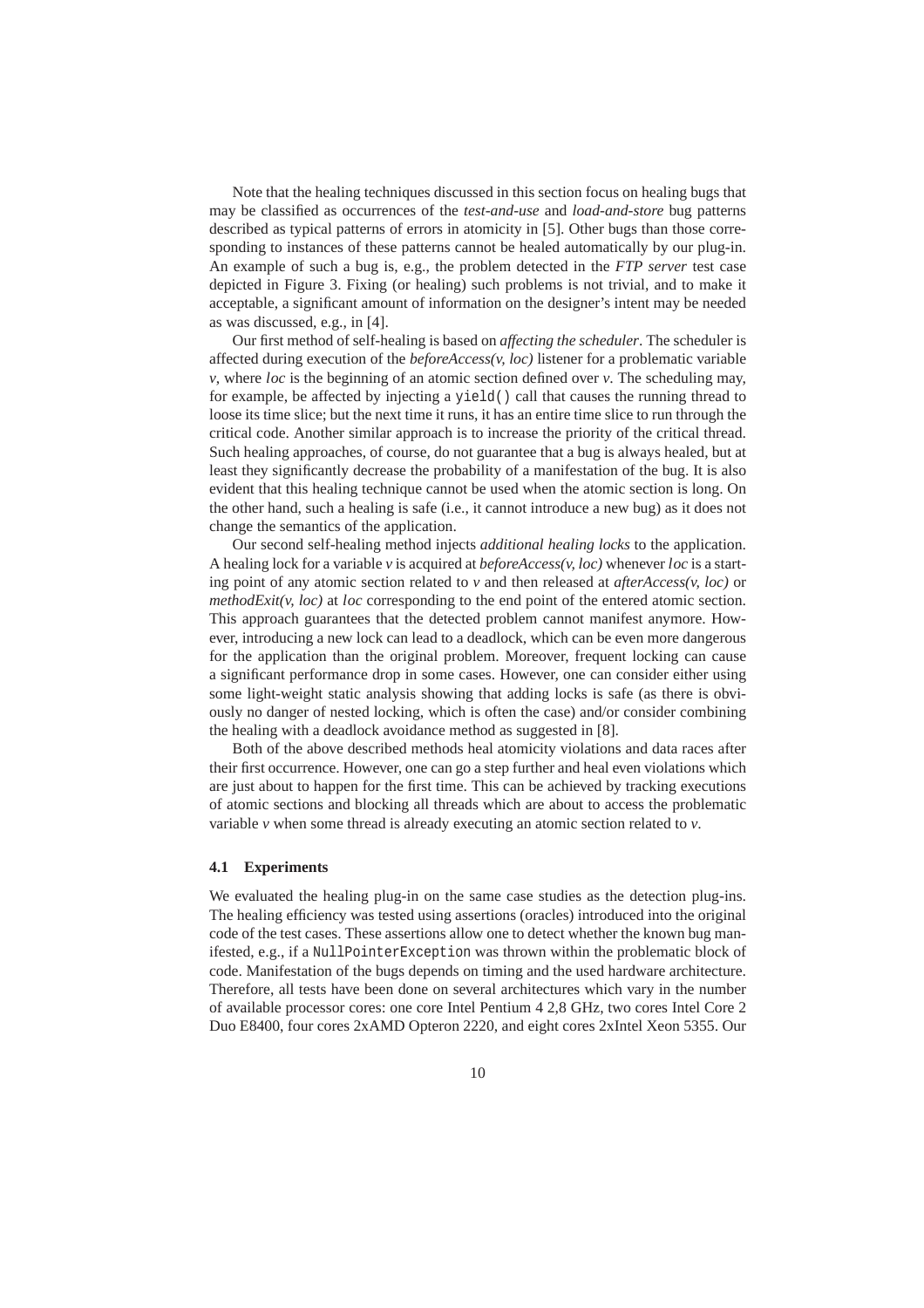|  |  |                                                           |                                                                              |       | Proc   Orig   Yield   Prio   YiPrio   OTYield   OTWait   NewMut |
|--|--|-----------------------------------------------------------|------------------------------------------------------------------------------|-------|-----------------------------------------------------------------|
|  |  |                                                           | $\left  0.908 \right  0.734 \left  0.821 \right  0.735 \left  0.711 \right $ | 0.598 |                                                                 |
|  |  | 2 $\vert 0.297 \vert 0.094 \vert 0.705 \vert 0.444 \vert$ | 0.068                                                                        | 0.041 |                                                                 |
|  |  | $\left  0.545 \right  0.673 \left  0.648 \right  0.658$   | 0.415                                                                        | 0.242 |                                                                 |
|  |  |                                                           | $\left  0.710 \right  0.681 \left  0.783 \right  0.755 \left  0.651 \right $ | 0.573 |                                                                 |

**Table 3.** Efficiency of healing techniques in the *Bank* test case.

experiences show that data races described in the previous section can be divided into two groups of problems from the healing point of view.

**Frequently Manifesting Bugs.** The first group includes data races and atomicity violations which occur often during an execution. As an example of such a data race, the bank account test case shown in Figure 1 can be used. We found a similar situation also in *FTP server* (in a module responsible for gathering server statistics) and *TIDOrbJ* (in the exception handling block shown in Figure 4).

In the *Bank* test case, the problematic piece of code is called during each operation with accounts. The healing efficiency for this test case on computers with a different number of cores is shown in Table 3. In particular, the results were obtained for 8 account threads doing 10 account operations each, without any computation in between these operations. The first column of the table shows the number of cores. The other columns of the table describe the percentage of runs in which a problem is manifested (i.e., Bank Total ends up with a wrong value) out of 6000 executions of the test for a particular setting. The second column of the table shows how often the bug manifests without any healing. The *Yield* column refers to calling Thread.yield() when entering a problematic atomic section, the *Prio* column refers to increasing the priority of the thread entering such a section, and the *YiPrio* column refers to a combination of both of these techniques. The *OTYiyeld* (*OTWait*) columns refer to calling Thread.yield() (or Thread.wait(0, 10), respectively) if a thread is inside a critical section when another thread wants to enter it. The *NewMut* column shows the results of adding healing locks.

As can be seen from the table, the race manifestation probability highly depends on the used configuration. In most cases, healing by affecting the scheduler cannot be effectively used for suppressing such races. However, results given in the second row show that some methods (e.g., Yield, OTYiled, and OTWait) on some configurations can help. Some other methods (e.g., Prio) can, on the other hand, make the problem even worse. In general, it can be said that methods based on influencing the scheduler are not suitable for healing very frequently occurring bugs. On the other hand, such bugs should be easy to find during development, e.g., by testing. The last column of Table 3 shows that only additional synchronisation can heal the problem in a satisfactory way.

**Rarely Manifesting Bugs.** The second group of data races and atomicity violations are those which occur only very rarely. Such bugs depend on a very special timing among the involved threads. As an example of this kind of scenario, the web crawler test case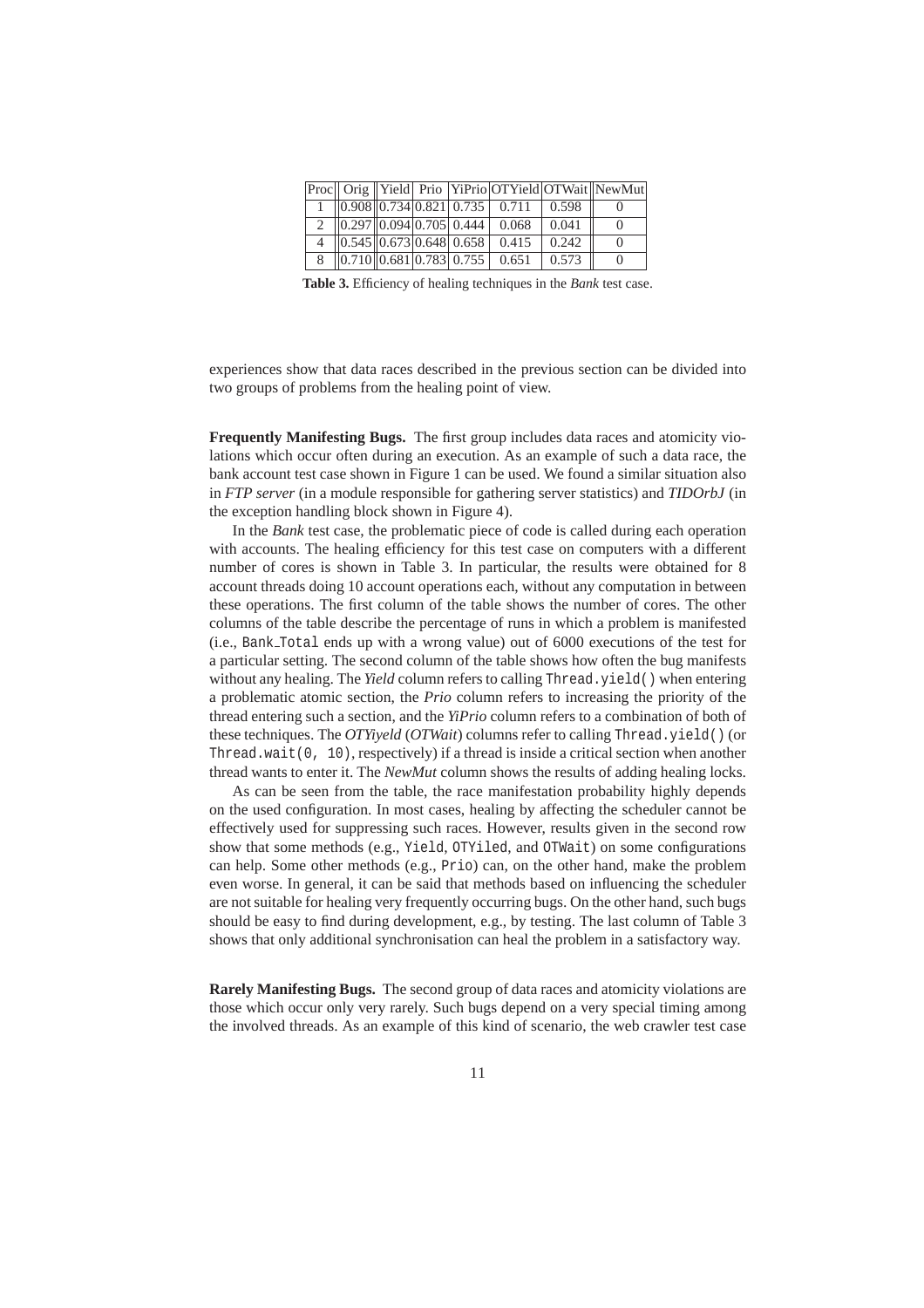|  |  |                                                    | Proc    Orig    Yield   Prio   YiPrio   OTYield   OTWait    NewMut |
|--|--|----------------------------------------------------|--------------------------------------------------------------------|
|  |  | $4$   0.0195  0.0018 0.0018 0.0023  0.0003         |                                                                    |
|  |  | $8 \quad  0.0194   0.0022  0.0035  0.0035  0.0002$ |                                                                    |

**Table 4.** Efficiency of healing the web crawler.

shown in Figure 2 can be used. Table 4 shows results of applying our healing plug-in in this test case when only 30 worker threads were used, and so there were only 30 possible manifestations of the bug in one execution. In this case, healing techniques which influence the scheduler can be successfully used for avoiding the bug as can be seen from Table 4.

Table 4 shows the percentage of runs in which a problem manifested (meaning that a NullPointerException occurred in the problematic piece of code) out of 6000 executions of the test for a particular setting. Rows for one- and two-core systems are omitted because the problem did not manifest in any of the test executions we did at these configurations. It can be seen that the techniques which influence threads that are about to access a variable when some other thread is inside an atomic section defined for this variable (OTYiedl and OTWait) provide a better healing efficiency. Of course, additional synchronisation again suppresses the bug completely.

# **5 Conclusions and Future Work**

We presented ConTest, a tool and infrastructure for testing concurrent programs, and its plug-ins for detecting and healing data races and atomicity violations. In the future, we plan to improve the efficiency of the methods (to decrease the overhead and increase the ratio of bug finding), improve the static analyses we use (e.g., for detecting occurrences of bug patterns), and support detection and healing of errors based on more different bug patterns than so far, including more involved bug patterns like, e.g., errors in synchronisation which involve more variables.

# **Acknowledgements**

This work is partially supported by the European Community under the Information Society Technologies (IST) programme of the 6th FP for RTD—project SHADOWS contract IST-035157. The authors are solely responsible for the content of this report. It does not represent the opinion of the European Community, and the European Community is not responsible for any use that might be made of data appearing therein. This work is partially supported by the Czech Ministry of Education, Youth, and Sport under the project *Security-Oriented Research in Information Technology*, contract CEZ MSM 0021630528, and by Czech Science Foundation under the contract GA102/07/0322.